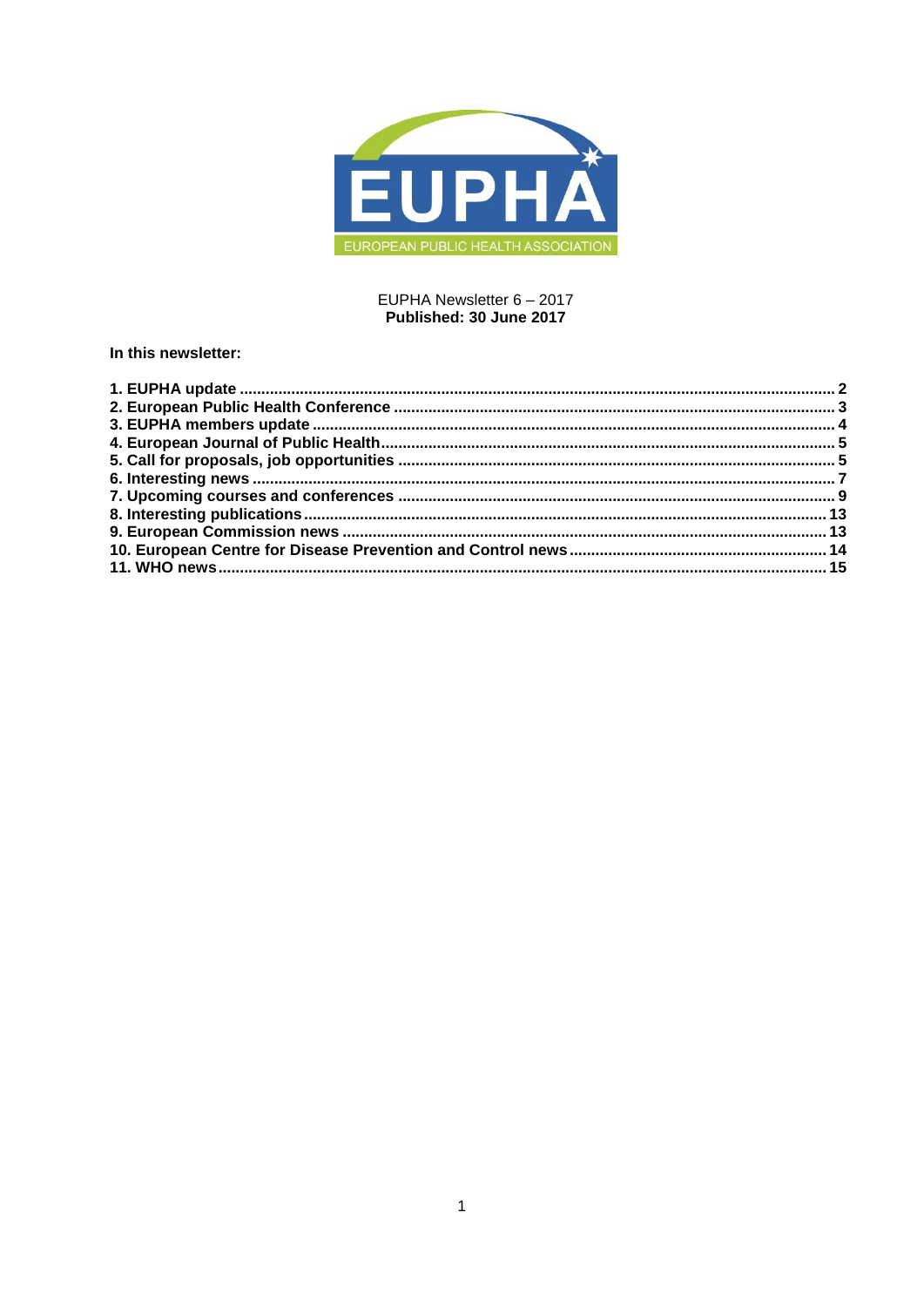# <span id="page-1-0"></span>**1. EUPHA update**

## **Warning: Fake emails circulating!!**

We have had several reports on fake emails circulating coming from the email address membership@eupha.org. These emails are not EUPHA linked, so please discard immediately.

## **EUPHA at the 1st International public mental health conference**

EUPHA is proud to be a partner in the 1stInternational Public Mental Health Conference: From Fundamentals To Innovations 30 June – 1 July, 2017, Vilnius, Lithuania! EUPHA has several representatives at this conference including: Jutta Lindert, president of the EUPHA section on Public mental health, Marija Jakubasukiene and Johan Bilsen, vice-presidents of this section and Dineke Zeegers Paget, Executive Director of EUPHA. 200 delegates have registered already!

## **EUPHA and the To-reach partners launch website**

To-reach: Towards a joint European research programme on health systems



#### transferring innovation in health systems

To-reach is a coordination and support action (CSA) to prepare a joint European research programme aimed at producing research evidence supporting health care services and systems to become more resilient, effective, equitable, accessible, sustainable and comprehensive (in Europe, and abroad). To-reach aims to develop a framework and knowledge synthesis on the identification, transferability and scaling up of organisational innovations in health and social care. The assumption is that health systems differ widely but face common challenges. Common challenges relate to rising costs, need for cost containment, demographic changes, technological advances, and increasing public expectations. To-reach sees the potential for international learning.

For more information visit the to-reach website at [https://to-reach.eu/.](https://to-reach.eu/)

## **EUPHA attended the ASPHER annual meeting**

Prof Carlo Signorelli, EUPHA Executive Council, participated on behalf of EUPHA in the annual meeting of ASPHER, organised in Rennes, France. In Rennes, Kasia Czabanowska from Maastricht University took over the presidency from Jacqueline Müller-Nordhorn from Charité, Germany. The next edition of ASPHER meeting will be held in London on June 20-22, 2018) with the involvement of our past president, Prof Martin McKee.

## **EUPHA at the UK Faculty of public health annual conference**

Dineke Zeegers Paget, Executive Director of EUPHA, attended the annual conference of the UK Faculty of public health in Telford, UK. The conference's theme was 'Public health beyond borders: driving change with evidence' and there were over 200 participants. Apart from a full conference programme, meetings with David Allen, chief executive of FPH, Allison McCallum, special interest group Europe, and John Middleton, president of the FPH could be organised as well. The exhibition of the conference displayed a large number of very interesting local and regional initiatives to further public health.

## **EUPHAnxt at the national conference of Italian residents in public health**

Giacomo Scaioli, one of the EUPHAnxt coordinators, participated on behafl of EUPHA in the national conference of the Italian Residents in Public Health, held in Bologna, Italy.

## **EUPHA sections publish in the EJPH on health assessment for health governance**

A coalition of EUPHA sections, led by Prof. Rainer Fehr, Germany, published 'Health assessments for health governance—concepts and methodologies' in the European Journal of Public Health. The abstract:

Background: For better supporting the science-governance interface, the potential of health assessments appears underrated. Aims: To identify what various types of health assessment have in common; how they differ; which assessment(s) to apply for which purpose; and what needs and options there are for future joint development. Methods: This review is based on five types of health assessment: monitoring/surveillance/reporting, assessment of health impact, of health technology, of health systems performance, health-related economic assessment. The approach is exploratory and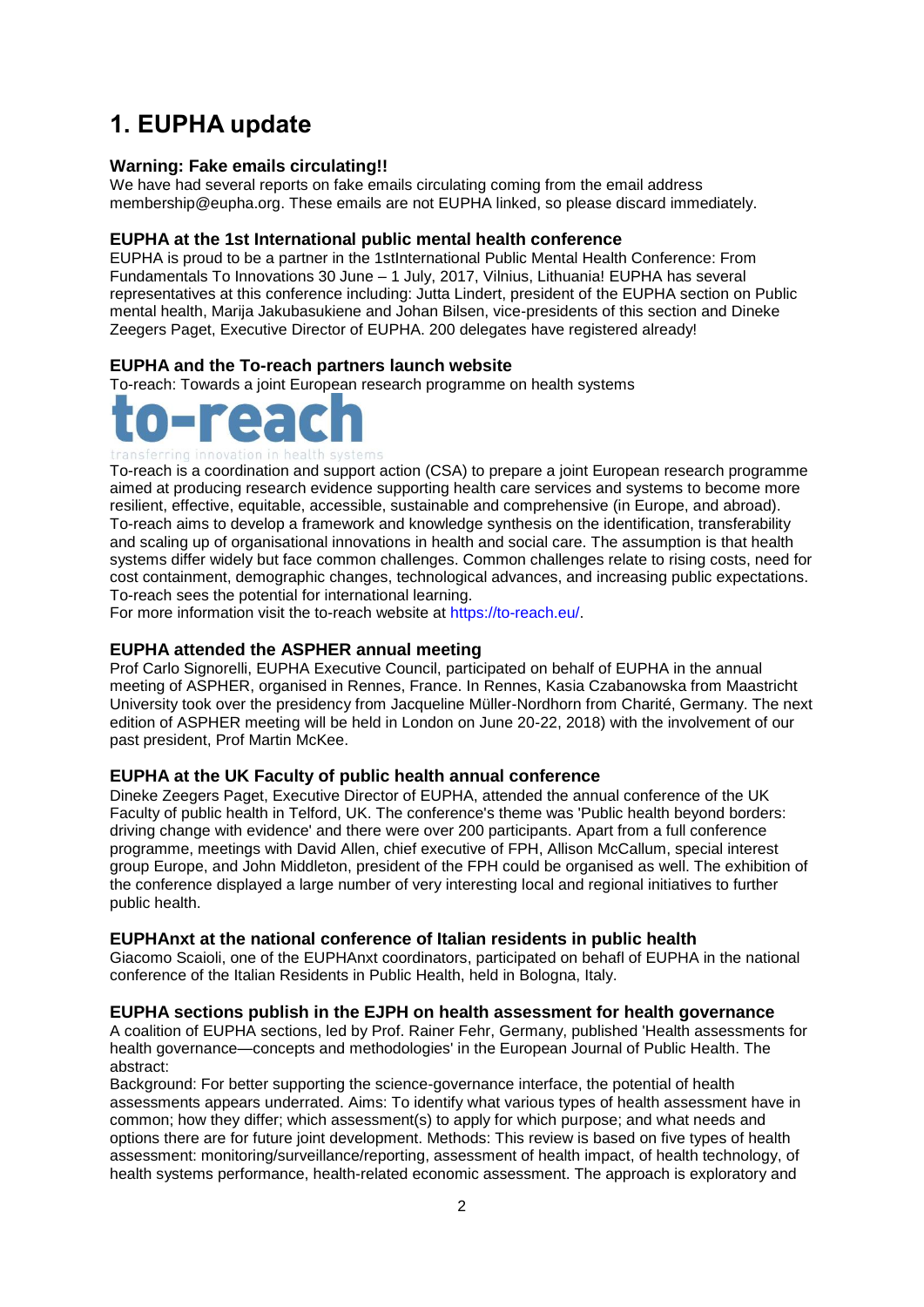includes: applying an agreed set of comparative criteria; circulating and supplementing synoptic tables; and interpreting the results. Results: Two of the assessments deal with the question 'Where do we stand?', two others with variants of 'What if' questions. Economic Assessment can take place in combination with any of the others. The assessments involve both overall 'procedures' and a variety of ‗methods' which inescapably reflect some subjective assumptions and decisions, e.g. on issue framing. Resources and assistance exist for all these assessments. The paper indicates which type of assessment is appropriate for what purpose. Conclusions: Although scientific soundness of health assessments is not trivial to secure, existing types of health assessment can be interpreted as a useful ‗toolkit' for supporting governance. If current traces of ‗silo' thinking can be overcome, the attainability of a more unified culture of health assessments increases and such assessments might more widely be recognized as a prime, 'tried and tested' way to voice Public Health knowledge and to support rational governance and policy-making.

The full article is accessible through online access: [https://academic.oup.com/eurpub/article/...](https://academic.oup.com/eurpub/article/doi/10.1093/eurpub/ckx062/3861126/Health-assessments-for-health-governanceconcepts?guestAccessKey=7c25f697-c70e-4fad-bab4-6f5621b4208e)

## <span id="page-2-0"></span>**2. European Public Health Conference**





**10th European Public Health Conference: 'Sustaining resilient and healthy communities', Stockholmsmässan, Stockholm, 1 - 4 November 2017**

#### **STOCKHOLM 2017: EVERYBODY WILL BE THERE**

#### **Parallel programme**

The full parallel programme divided over 16 tracks of 10 sessions each is now online. Presenters can check the track, session and time of their presentation in the [online programme.](https://ephconference.eu/dynamic-programme-4)

#### **Presenter information**

Presenters should confirm their acceptance and register by 21 July to be included in the programme and EJPH Abstract Supplement. More information on other [deadlines for presenters.](https://ephconference.eu/deadlines-stockholm-2017-316)

#### **Plenary sessions and speakers**

See the [video](https://www.youtube.com/watch?v=h0wIE5J7Qow) with Birger Forsberg, Chair of the 10th EPH Conference, introducing the conference themes.

#### **Pre-conferences**

We are excited to announce a full and diverse pre-conference programme. Check the pre-conference [webpage](https://ephconference.eu/2017-pre-conference-programme-327) for regular updates.

#### **New conference format**

The parallel programme will start on Thursday 2 November at 9:00 a.m. The Opening Ceremony is held on Thursday 2 November at 17:15 p.m. Pre-conferences are all organised on Wednesday 1 November. [More information](https://ephconference.eu/2017-conference-programme-at-a-glance-302)

#### **Registration**

You can benefit from [early bird registration](https://ephconference.eu/registration-2017---register-314) fees until 1 September.

Read the full June issue of the EPH Conference E-News [here.](https://ephconference.eu/eNews-and-Newsletters-309)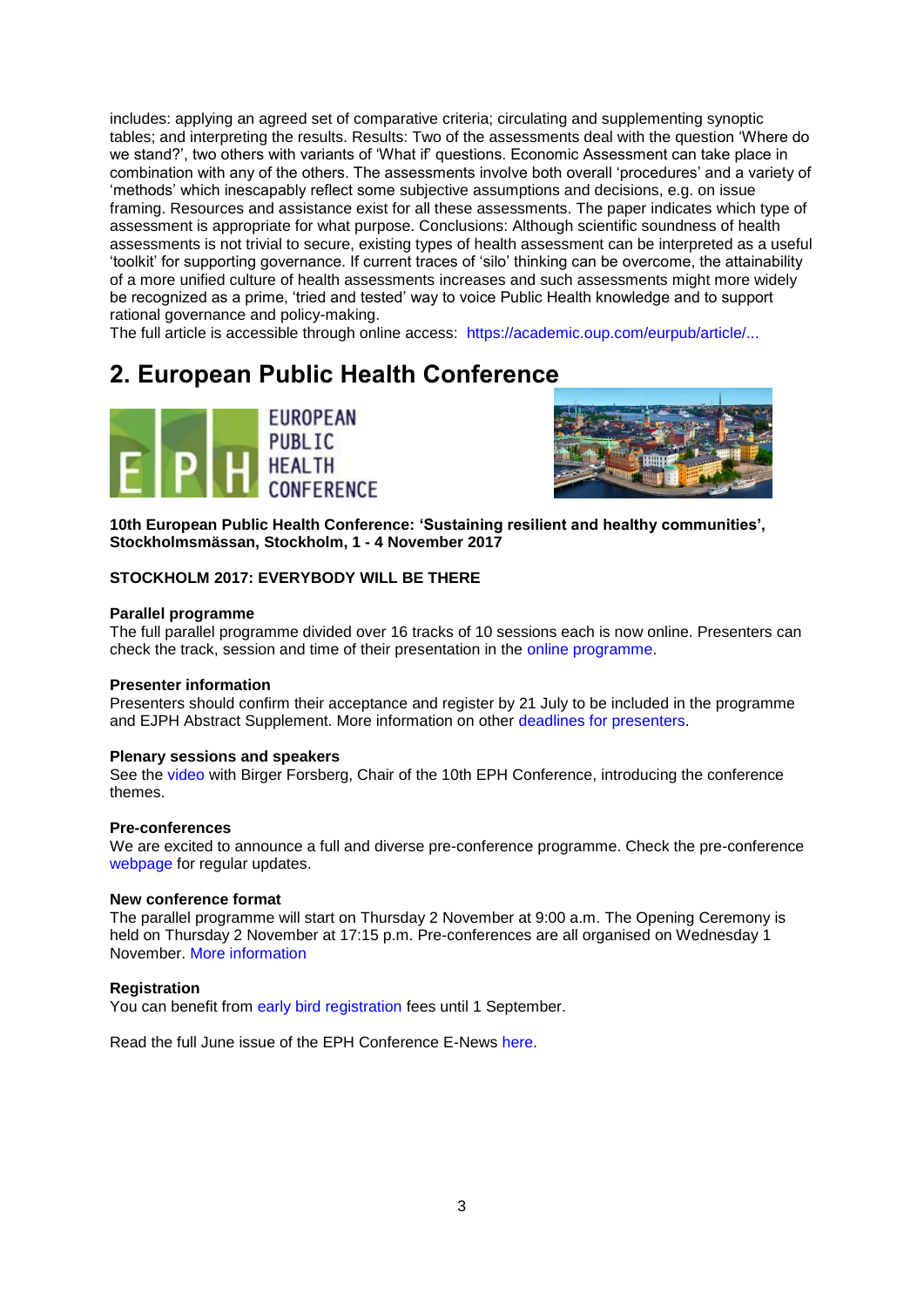# <span id="page-3-0"></span>**3. EUPHA members update**

## **SESPAS update**

SESPAS (the Spanish Society for Public Health and Administration), together with AES (the Spanish Health Economics Association) and SEE (the Spanish Epidemiological Society), have decided to coordinate their respective annual scientific meetings into a "Congress of conferences". With the overall theme of *Science for action*, the conference will take place September 6 to 8 in Barcelona, Spain. The scientific programme will include issues of great current relevance, determinants of population health such as global warming, social inequality in health, education and big data - topics which will be addressed from the variety of perspectives within SESPAS. Furthermore, the conference aims to contribute to the continuing existing association between European and global public health networks, raise the international profile of SESPAS, as well as strengthen the role of SESPAS within national and international decision-making institutions. We are thus inviting members from all European public health societies to join us in Barcelona, at a conference where many sessions and keynote lectures will be held in English. For more information please visit: <http://congresosespas.es/sespas/en/>

Furthermore SESPAS continues to provide continuous support to the Menorca School of Public Health since its origin. In its 28th edition, the [Menorca School of Public Health](http://www.emsp.cime.es/) will host in the small island of Llatzeret de Maó (Menorca, Spain) and from 18 to 27 September, 13 courses and 13 workshops covering a wide range of public health issues and areas. This year, several courses will be held in English, like for instance one on Urban Health Research and another on Challenges of systematic reviews in Public Health interventions. In addition to the formal course, the school hosts several workshops proposed by different public health organizations and groups, including health policy, public health intervention, community health or research topics. Within the context of the School, the 1st International Programme of Advanced Epidemiology and Statistics (IPAES) including three modules on Causal Inference will also be taking place [\(Causal Inference with Directed Graphs,](http://www.ssc.wisc.edu/soc/faculty/show-person.php?person_id=388) [Causal](http://euphapedia.eupha.org/newsletter/https:/www.hsph.harvard.edu/tyler-vanderweele/)  [Mediation and Interaction Analysis](http://euphapedia.eupha.org/newsletter/https:/www.hsph.harvard.edu/tyler-vanderweele/) and Methods [to deal with attrition and missing data\)](http://euphapedia.eupha.org/newsletter/https:/www.isglobal.org/en/researcher?p_p_id=viewpersona_WAR_intranetportletandp_p_lifecycle=0andp_p_col_id=column-3andp_p_col_count=1and_viewpersona_WAR_intranetportlet_struts_action=%2Fview%2FpersonaViewand_viewpersona_WAR_intranetportlet_personaId=18513). The goal of this course is to empower epidemiologists, biomedical scientists, public health professionals, research clinicians, social scientists, and statisticians to apply causal inference with confidence. The programme is held in the Llatzaret of Maó within the [Public Health School of Menorca](http://www.emsp.cime.es/publicacions/llistat.aspx?tipo=AG) from the 18th to the 22nd of September 2017.

## **Annual conference 2017 of Public Health Switzerland**

The annual Swiss Public Health Conference 2017 will be organised from 22-23 November in Basle, Switzerland. The main theme is:

La santé personnalisée du point de vue de la santé publique (personalised health from a public health's perspective).

[https://sph17.organizers-congress.org/fr...](https://sph17.organizers-congress.org/frontend/index.php?sub=89)

## **3rd V4 Conference on Public Health - Prague 2017**

The Czech Society of Social Medicine and Health Care Management invite to the 3rd V4 Conference on Public Health to be held in Prague, on 19-20 October 2017.

Four years after the success of the 1st V4 Conference on Public Health that was held in Kosice, Slovakia, in 2013, and two years after 2nd V4 Conference on Public Health in Zabrze, Poland, in 2015, we kindly encourage international scholars, students, physicians and all public health specialists, practitioners and leaders to join us in Prague, Czech Republic. We believe you will use this opportunity to join the international forum to share and discuss ideas and experiences, present and publish research results, as well as simply arrange and develop your personal cooperation networks. We expect 150 international participants, especially from the so-called V4 countries (Czech Republic, Slovakia, Hungary, and Poland). Although the conference will primarily focus on the Visegrad Group Member States, colleagues from other countries are also kindly welcome!

The conference will take place in Prague from 19-20 October 2017. <http://conference2017.ipvz.cz/>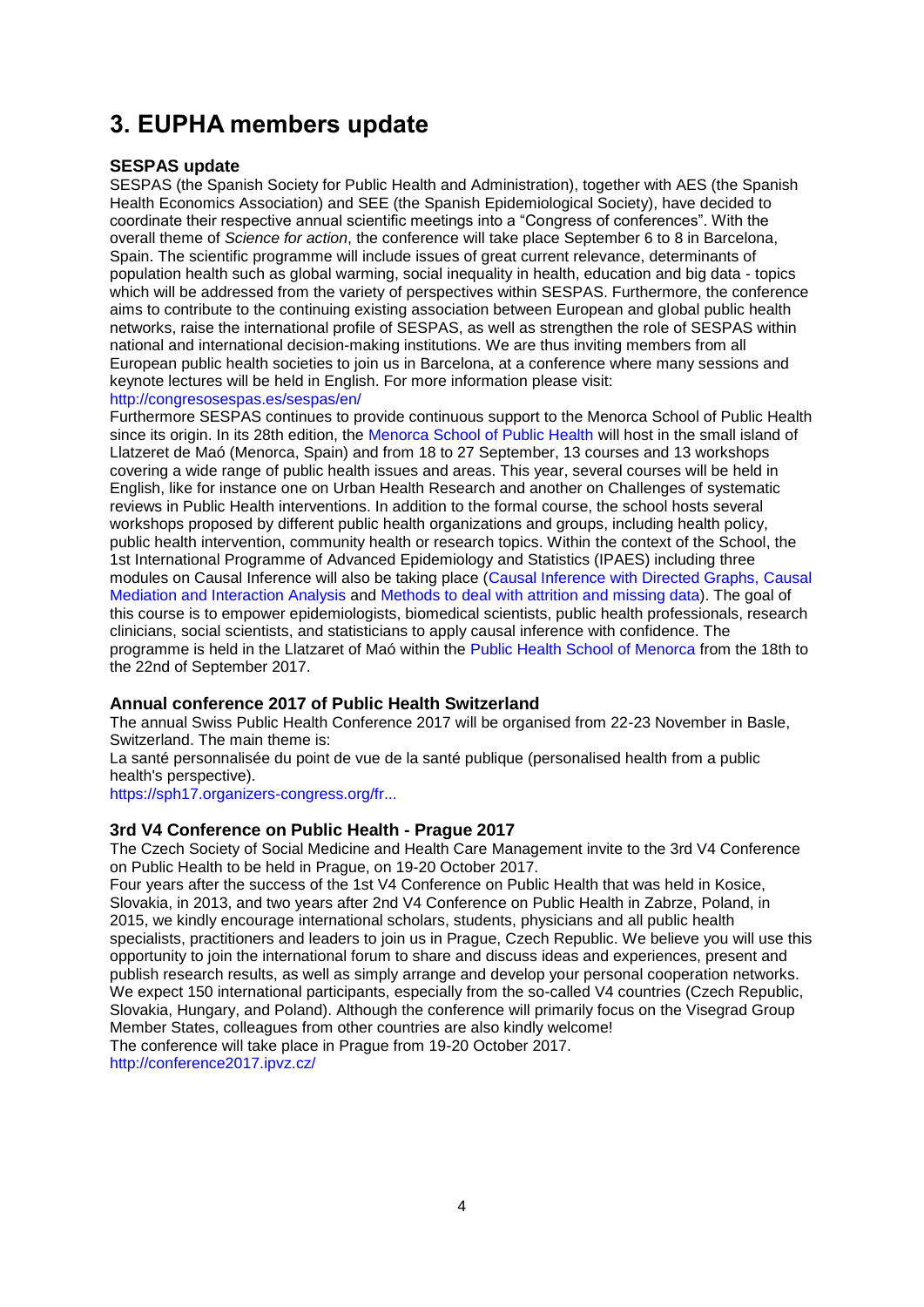# <span id="page-4-0"></span>**4. European Journal of Public Health**



[The European Journal of Public Health](http://eurpub.oxfordjournals.org/) is a multidisciplinary journal in the field of public health.

The EJPH is published bimonthly. The journal provides a forum for discussion and debate of current international public health issues with a focus on the European region. In 2016, the impact factor of the journal is at 2.751. The 5-year impact factor is 2.512.

The EJPH is the official journal of EUPHA.

#### **Advance articles alert 26-27 June**

A systematic review and meta-analysis of [the effectiveness of nudging to increase fruit and vegetable](http://click.skem1.com/click/hb6lc-b3d7i9-6nsjr1i4/)  [choice](http://click.skem1.com/click/hb6lc-b3d7i9-6nsjr1i4/)

Valérie J. V. Broers; Céline De Breucker; Stephan Van den Broucke; Olivier Luminet

#### **Advance articles alert 18-19 June**

[Night work as a risk factor of future disability pension due to musculoskeletal diagnoses: a prospective](http://click.skem1.com/click/h60si-b1bmj7-6nsjr1i6/)  [cohort study of Swedish twins](http://click.skem1.com/click/h60si-b1bmj7-6nsjr1i6/)

Sanna Kärkkäinen; Annina Ropponen; Jurgita Narusyte; Lisa Mather ; Torbjörn Åkerstedt ...

#### **Advance articles alert 12-13 June 2017**

[Emotional and behavioural problems in young children with divorced parents](http://click.skem1.com/click/h0svm-azy89w-6nsjr1i1/) Meinou H.C. Theunissen; Mariska Klein Velderman; Anne P.G. Cloostermans; Sijmen A. Reijneveld

#### [Mumps clinical diagnostic uncertainty](http://click.skem1.com/click/h0svm-azy8a1-6nsjr1i1/)

Fabio Magurano; Melissa Baggieri ; Antonella Marchi; Paola Bucci; Giovanni Rezza ..

## <span id="page-4-1"></span>**5. Call for proposals, job opportunities**

#### **Call for expressions of interest in serving as member of the European Regional Verification Commission for Measles and Rubella Elimination (RVC)**

In adopting the European Vaccine Action Plan 2015-2020, the 53 Member States of the WHO European Region confirmed their commitment to measles and rubella elimination in the Region. The European Regional Commission for Verification of Measles and Rubella Elimination (RVC) was established in 2011 to fulfill the essential tasks of measuring progress, advocating for prioritization of elimination efforts and ultimately verifying that measles and rubella have been eliminated in countries and in the European Region. As its secretariat, WHO/Europe is calling for expressions of interest from qualified experts to complete and complement the RVC.

More info: [http://www.euro.who.int/en/about-us/jobs-and-internships/short-term-opportunities/call-for](http://www.euro.who.int/en/about-us/jobs-and-internships/short-term-opportunities/call-for-expressions-of-interest-in-serving-as-member-of-the-european-regional-verification-commission-for-measles-and-rubella-elimination-rvc?lipi=urn%3Ali%3Apage%3Ad_flagship3_feed%3BJpjzH0%2FsTZuOKFG1X5KLqg%3D%3D)[expressions-of-interest-in-serving-as-member-of-the-european-regional-verification-commission-for](http://www.euro.who.int/en/about-us/jobs-and-internships/short-term-opportunities/call-for-expressions-of-interest-in-serving-as-member-of-the-european-regional-verification-commission-for-measles-and-rubella-elimination-rvc?lipi=urn%3Ali%3Apage%3Ad_flagship3_feed%3BJpjzH0%2FsTZuOKFG1X5KLqg%3D%3D)[measles-and-rubella-elimination-](http://www.euro.who.int/en/about-us/jobs-and-internships/short-term-opportunities/call-for-expressions-of-interest-in-serving-as-member-of-the-european-regional-verification-commission-for-measles-and-rubella-elimination-rvc?lipi=urn%3Ali%3Apage%3Ad_flagship3_feed%3BJpjzH0%2FsTZuOKFG1X5KLqg%3D%3D)

[rvc?lipi=urn%3Ali%3Apage%3Ad\\_flagship3\\_feed%3BJpjzH0%2FsTZuOKFG1X5KLqg%3D%3D](http://www.euro.who.int/en/about-us/jobs-and-internships/short-term-opportunities/call-for-expressions-of-interest-in-serving-as-member-of-the-european-regional-verification-commission-for-measles-and-rubella-elimination-rvc?lipi=urn%3Ali%3Apage%3Ad_flagship3_feed%3BJpjzH0%2FsTZuOKFG1X5KLqg%3D%3D)

#### **COST Action CA15122 - Reducing Old-Age Social Exclusion: Collaborations in Research and Policy (ROSEnet)**

COST Action CA15122 - *Reducing Old-Age Social Exclusion: Collaborations in Research and Policy (*ROSEnet) invites applications to attend its second Training School to be held in Camerino, Italy - 18th-21st September 2017.

ROSEnet aims to overcome fragmentation and critical gaps in conceptual innovation on old-age exclusion across the life course, in order to address the research-policy disconnect and tackle social exclusion amongst older people in Europe.

Please see attached documentation for eligibility and guidelines for applicants. How to apply:

Participation in all COST Training schools is subject to a selective application process. Selection will be based on those applications that most clearly correspond to the overall objectives of the COST Action CA15122, and to the content of this particular Training School.

Please note there are 12 funded places available at the Training School.

Trainees who are self -funded are also welcome to apply to attend the Training School.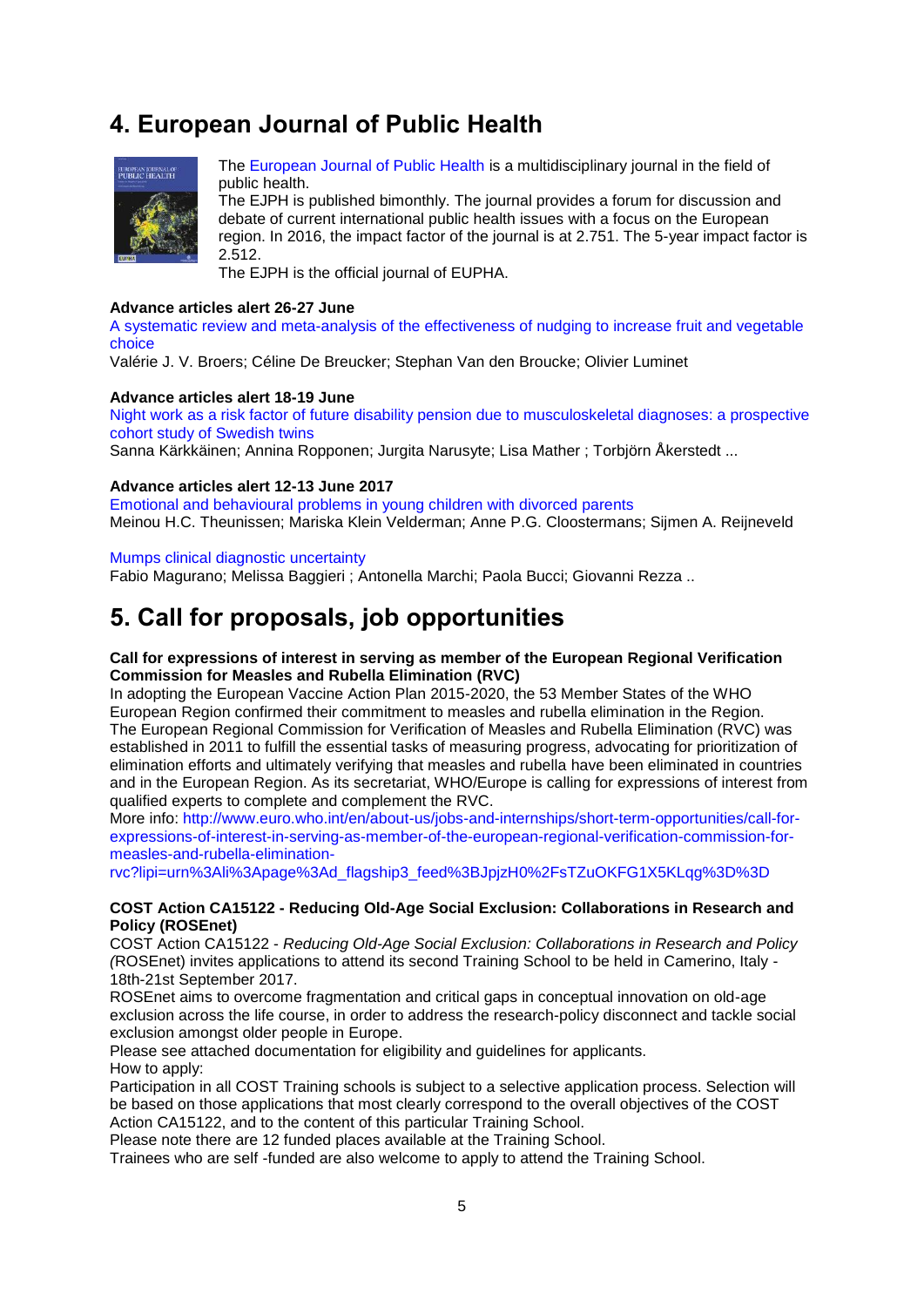You are kindly invited to complete the attached application form and to provide the requested documents and arguments in favour of your application.

**Deadline : 30th June 2017 (midnight GMT).** Please complete and send (by E-mail) your application form by 30th June 2017 to: Marjaana Seppänen Professor Department of Social Research/social work University of Helsinki Email: [marjaana.seppanen@helsinki.fi](mailto:marjaana.seppanen@helsinki.fi)

#### **Professeur des Universités-Praticien Hospitalier (PU-PH) en santé publique (H/F)**

The School of Public Health in Nancy, eastern France, has an opportunity for a position of university professor – hospital practitioner in public health (Section Conseil National des Universités [CNU] 4601) at the Faculty of Medicine, University of Lorraine

The qualified candidate will have proficiencies in the fields of health promotion, interventional research, and evaluation of actions and programs of public health, in practice and in research. Click [here.](http://www.sante-pub.u-nancy.fr/esp/uploads/Offres%20emploi/Poste%20de%20PU-PH%20en%20santé%20publique%204601%20à%20Nancy_v3-Eng.pdf)

#### **Free University of Brussels: Scientific assistant (F/M/X)**

For a challenging doctoral research project, Interface Demography (VUB) and the Stichting Kankerregister are seeking a Scientific assistant (F/M/X) *Project*

As a scientific assistant you will work on a FWO-project into differences in **cancer according to migrant origin**. European societies are ageing and an ever-increasing group of older people have a migrant background. Belgium leads in this development, as large-scale immigration took place relatively early in its history. An older population is certainly good news, but raises a number of challenges, as older people often have weaker health and are more vulnerable to some cancers and other diseases. While cancer risks in the older host population have already been adequately mapped, much less is known about the cancer risks of immigrants. Large-scale studies into cancer incidence and mortality that compare the host population to those of migrant origin are relatively rare in Europe. However, it is very important to study these differences because our societies are ageing and because the factors that cause cancer have not yet been fully mapped. The project on which you will work will do this for Belgium. As first generation immigrants exchange their country of origin for another (host) country and thus also for another healthcare environment, they can be considered an 'experimental group'. Consequently, the study of cancer and its mechanisms in the population with a migrant background versus the host population can provide an insight into the mechanisms of that cancer: e.g. with respect to the importance of environmental versus genetic factors in the development of certain cancers. These findings will not only increase our knowledge of cancer and its causes but also have the potential of steering future policy aimed at improving the health of all people in an ageing society. You will be responsible for the following duties:

Performing the proposed research project:

- Thorough literature study of the subject
- Methodological analysis and statistical analysis
- Clear reporting, accurate and concise synthesis of methods, analyses and results
- Publishing articles in scientific peer-reviewed journals

#### *Job profile*

- You have a master's degree in (Bio)medical Sciences, Paramedical Sciences, Public Health,
- Applied Science, Social Sciences or Bio-Engineering Sciences with prior knowledge of (bio-)
- statistics.
- You are a 'passionate researcher' with expertise/interest in quantitative research.
- You have the necessary software skills for managing databases and data analyses (including
- knowledge of SAS, SPSS, Stata, etc.)
- You have experience/interest in epidemiological research and a passion for the 'social inequality'
- theme.
- You are prepared to write a doctoral thesis based on the research.
- You have good written and oral communication skills in English and preferably also in Dutch.
- You are able to work in a collegial manner within a research team.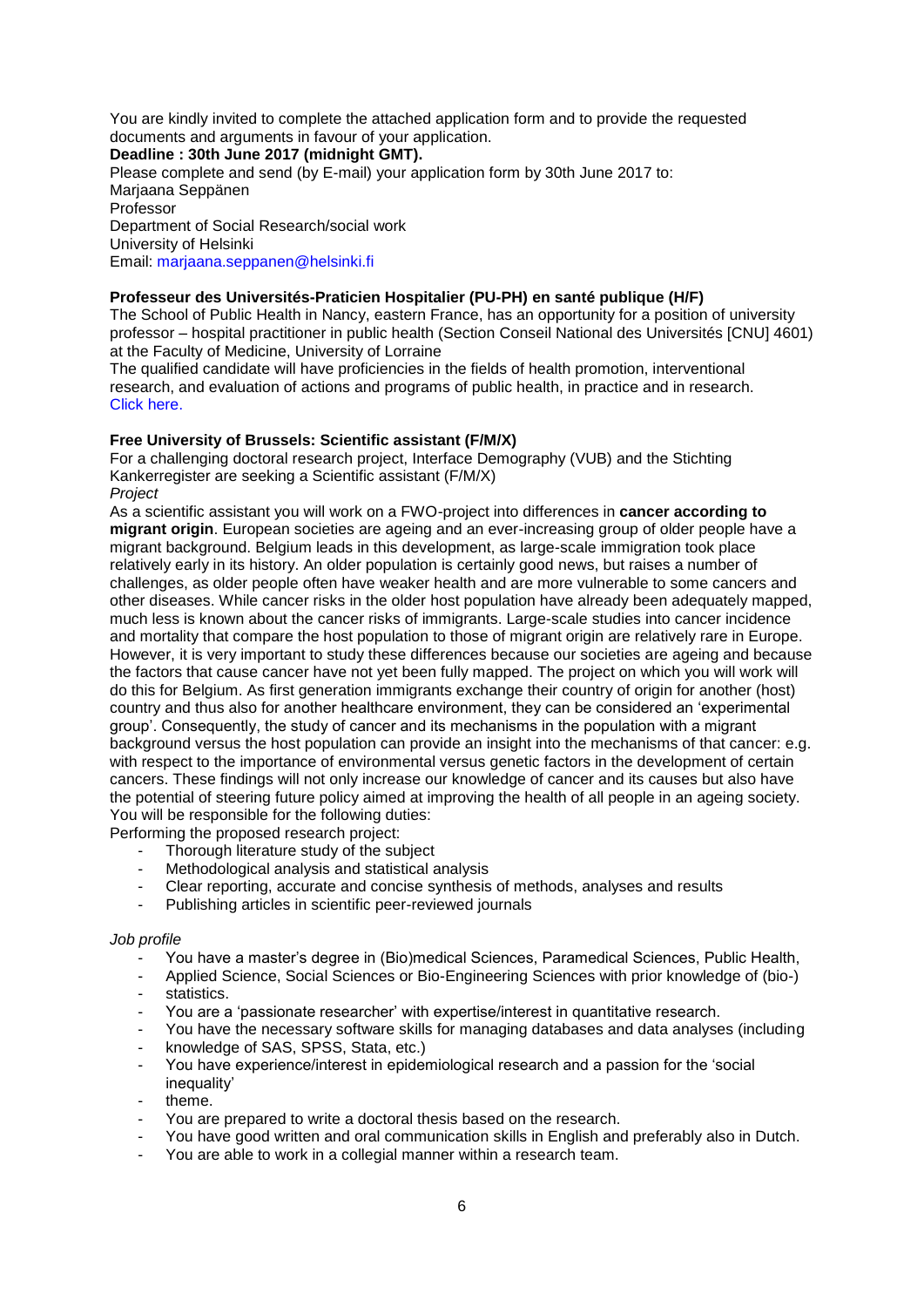#### *Job description:*

We offer:

- A full-time appointment as scientific employee for 4 years within the possibility of obtaining a
- doctorate
- Based on your experience and academic merits, you will receive a salary on one of the pay scales
- established by the government. Hospitalisation insurance and the free use of public transport for
- commuting are included as standard. If you would prefer to cycle to work, then there is also some
- remuneration for that.
- A motivating post in a young and dynamic team with space for contact and initiative
- A strong scientific guidance within a reputed, dynamic and multidisciplinary research team
- Diverse opportunities for further training in connection with this position both at the Stichting
- Kankerregister and the VUB
- Interesting national and international research contacts

#### *Practical:*

As a doctoral student you will be affiliated to the Vrije Universiteit Brussel and your promotor is Professor Dr Hadewijch Vandenheede. Given the subject of the proposed research project, you will work under the supervision of Professor Vandenheede and the researchers at the Kankerregister. Physically you will primarily work at the Kankerregister in Brussels (estimate 60% at the Kankerregister in Brussels, 40% at the Interface Demography Department of the VUB). The anticipated start date for the project is 1 October 2017. The duration / term of the contract is 4 years.

The deadline for **applications** is **15 August 2017**. Applications can be sent electronically by sending your covering letter and CV to [hadewijch.vandenheede@vub.ac.be.](mailto:hadewijch.vandenheede@vub.ac.be)

# <span id="page-6-0"></span>**6. Interesting news**

## **Global Law enforcement and public health association established**

Following the successful Global law enforcement and public health conferences in the past years (Melbourne 2012, Amsterdam 2014 and 2016), it was the right moment to set up the Global Law Enforcement and Public Health Association: a unique organisation founded to further the policy and practice that underpins the growing and significant developments which recognise the inter-related nature of law enforcement and public health – both in their widest senses. EUPHA hopes to continue the collaboration with this field in public health.

## **Scientists a step closer to drug treatment for hepatitis B**

A major new insight into how Hepatitis B Virus works could pave the way for new drug treatments for the infection which is the major cause of liver cancer worldwide. [https://www.sciencedaily.com/releases/20...](https://www.sciencedaily.com/releases/2017/06/170619125828.htm?utm_source=feedburner&utm_medium=email&utm_campaign=Feed%3A+sciencedaily%2Fscience_society%2Fpublic_health+%28Public+Health+News+--+Scien)

## **Recent presidential election could have negative impact on health**

Stress, increased risk for disease, babies born too early and premature death are among the negative health impacts that could occur in the wake of the 2016 U.S. presidential election, according to a new article from Harvard T.H. Chan School of Public Health and Massachusetts General Hospital/McLean Hospital in the June 8, 2017 issue of the *New England Journal of Medicine* (NEJM). [https://www.hsph.harvard.edu/news/press-...](https://www.hsph.harvard.edu/news/press-releases/recent-presidential-election-could-have-negative-impact-on-health/)

## **New faces at the SEEHN secretariat**

The South Eastern Europe Health Network (SEEHN) has a new Director: Dr. Mira Dasic. EUPHA is looking forward to continued collaboration with SEEHN.

## **More than 2 billion people overweight or obese, new study finds**

Globally, more than 2 billion children and adults suffer from health problems related to being overweight or obese, and an increasing percentage of people die from these health conditions, according to a new study.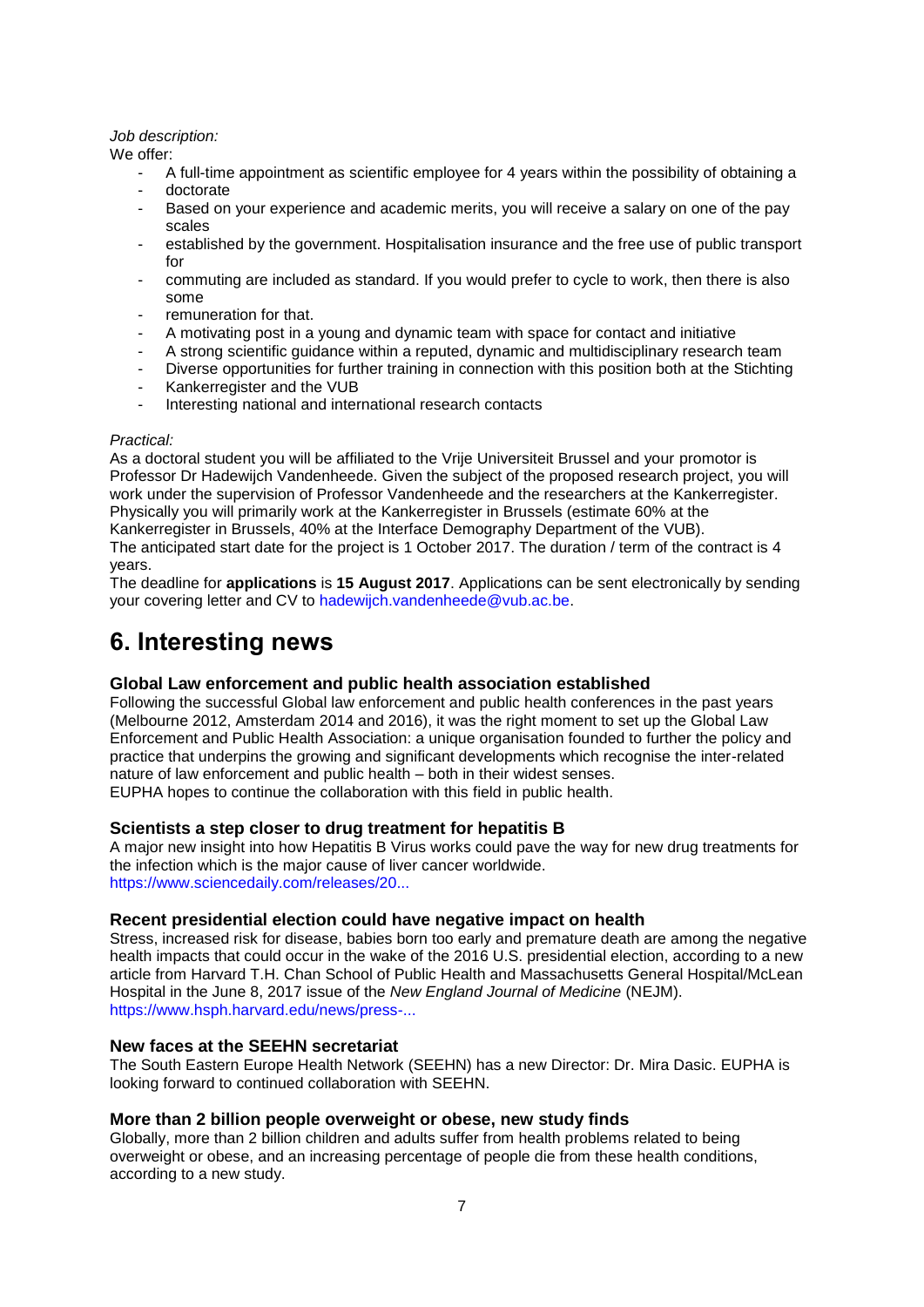#### [https://www.sciencedaily.com/releases/20...](https://www.sciencedaily.com/releases/2017/06/170612094128.htm?utm_source=feedburner&utm_medium=email&utm_campaign=Feed%3A+sciencedaily%2Fscience_society%2Fpublic_health+%28Public+Health+News+--+Scien)

#### **Could your car predict a cardiac event? Study explores heart monitoring in vehicles**

Medical emergencies cause a high number of vehicle crashes. Now researchers have teamed up with Toyota to examine whether new vehicle technology could predict -- and potentially prevent -- such scenarios.

[https://www.sciencedaily.com/releases/20...](https://www.sciencedaily.com/releases/2017/06/170606091029.htm?utm_source=feedburner&utm_medium=email&utm_campaign=Feed%3A+sciencedaily%2Fscience_society%2Fpublic_health+%28Public+Health+News+--+Scien)

#### **Ebola vaccine developed in Canada shows promising results**

A phase 1 randomized controlled trial has found an Ebola virus disease vaccine was well-tolerated with no safety concerns, and high antibodies were present in participants six months after immunization.

[https://www.sciencedaily.com/releases/20...](https://www.sciencedaily.com/releases/2017/06/170619092219.htm?utm_source=feedburner&utm_medium=email&utm_campaign=Feed%3A+sciencedaily%2Fscience_society%2Fpublic_health+%28Public+Health+News+--+Scien)

#### **Aspirin 'major bleed' warning for over-75s**

People over 75 taking daily aspirin after a stroke or heart attack are at higher risk of major — and sometimes fatal — stomach bleeds than previously thought, research in The Lancet shows. Scientists say that, to reduce these risks, older people should also take stomach-protecting PPI pills. But they insist aspirin has important benefits — such as preventing heart attacks — that outweigh the risks. And they warn that stopping aspirin suddenly can be harmful. <http://www.bbc.com/news/health-40262771>

#### **Tropical viruses: Coming soon to Europe?**

The mosquito-borne viral disease Chikungunya is usually found in tropical areas. Researchers have now discovered how climate change is facilitating the spread of the Chikungunya virus. Even if climate change only progresses moderately – as scientists are currently observing – the risk of infection will continue to increase in many regions of the world through the end of the 21st century. If climate change continues unchecked, the virus could even spread to southern Europe and the United States. [https://www.sciencedaily.com/releases/20...](https://www.sciencedaily.com/releases/2017/06/170623100621.htm?utm_source=feedburner&utm_medium=email&utm_campaign=Feed%3A+sciencedaily%2Fscience_society%2Fpublic_health+%28Public+Health+News+--+Scien)

#### **Tackling health inequalities in a fast changing world**

EuroHealthNet and its partners have unanimously agreed on a [call and commitment for action on](http://eurohealthnet.eu/sites/eurohealthnet.eu/files/publications/Call%20and%20commitment%20for%20action%20to%20take%20REJUVENATE%20forward%202017%20%E2%80%93%202020.pdf) developing sustainable and equitable health and wellbeing, to help achieve the UN Sustainable Development Goals and EU objectives such as the proposed European Pillar of Social Rights. The call urges policy makers, practitioners, and researchers to work in partnership to tackle health, economic, social, and environmental priorities and inequalities.

The call and commitment for action is based on the [REJUVENATE Statement and Framework,](http://eurohealthnet.eu/media/promoting-health-and-wellbeing-towards-2030-taking-ottawa-charter-forward-context-un) which was developed 2016 by EuroHealthNet to contribute towards the UN 2030 Agenda through modern health promotion approaches. The call results from the EuroHealthNet General Council meeting which included a seminar on [Tackling health inequalities in a fast changing world](http://eurohealthnet.eu/media/tackling-health-inequalities-fast-changing-world) co-organised with the Finnish Federation for Social Affairs and Health (SOSTE). The seminar considered innovative examples from Finland and across Europe of how better health is a political choice, why health inequalities persist within and between states, and how digital and social innovation developments can be transformative for health and wellbeing.

EuroHealthNet and its members commit to lead and support efforts towards sustainable health equity and wellbeing by:

- Stepping up our efforts to tackling the determinants of health and inequities.
- Applying a life-course approach, to leave no one behind, also acknowledging that disadvantages accumulate over life and a good start in life is key.
- Supporting healthy places, environments and communities;
- Involving new allies at all levels and develop partnerships.
- Strengthening health promoting systems, and ensuring that health systems are equitable.
- Strengthening public health and health promotion research, innovation and evaluation, also promoting the use of evidence, information and research for policy and practice.

### **New report examines the effect of mass unemployment events on health, and the steps that can be taken to reduce that impact**

In the year following job loss due to mass unemployment events, workers can experience double the risk of death from heart attack or stroke and even greater increases in risk from alcohol related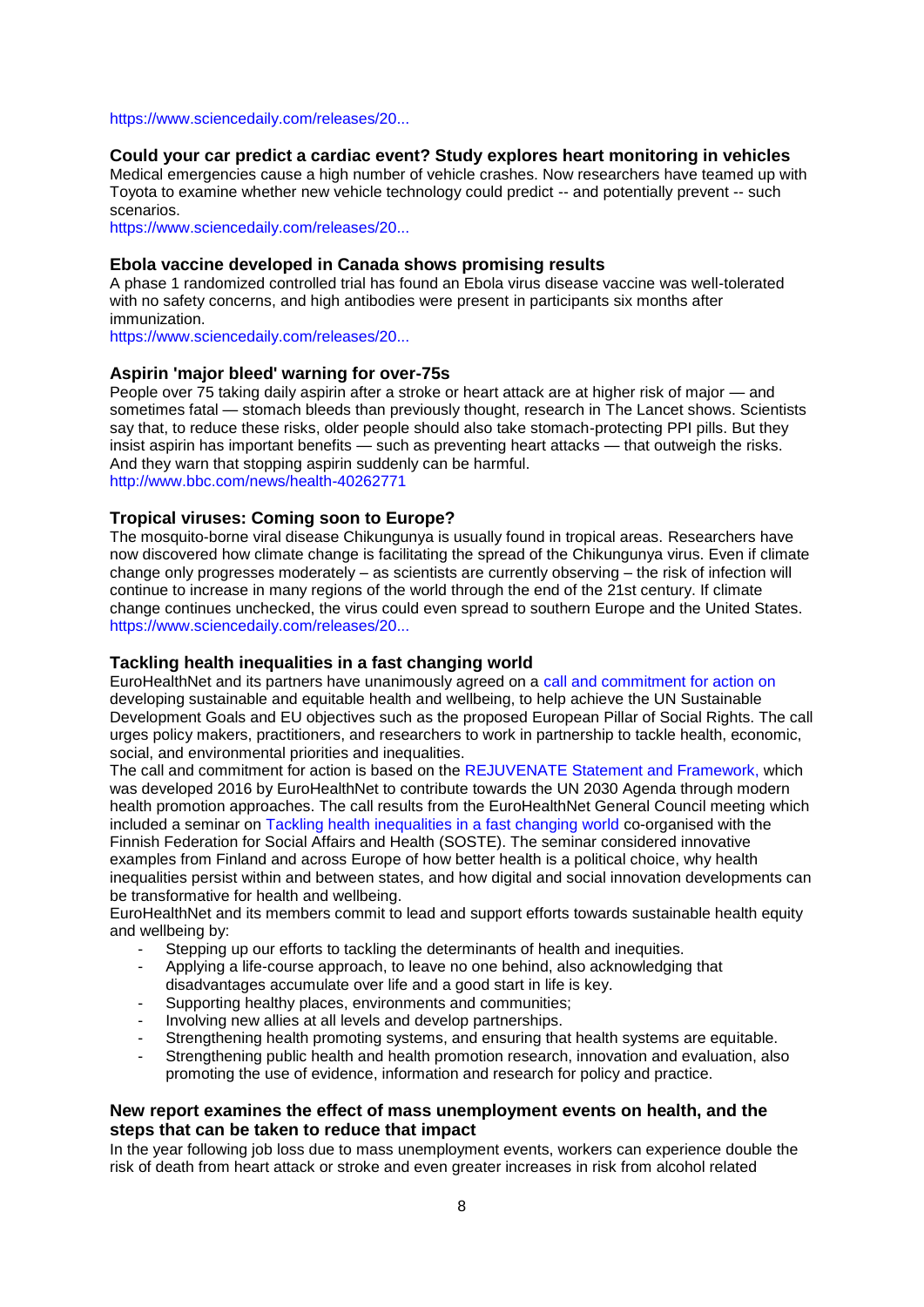disease. Detrimental impacts on health can last for decades with family members sometimes affected almost as much as those facing redundancy. Working with experts across the world, Public Health Wales has led new work on public health approaches to preventing and preparing for Mass Unemployment Events which focuses especially on addressing their impact on the health of individuals, families and communities.

Report author Dr Alisha Davies, Head of Research and Development at Public Health Wales, said: ―Internationally large scale redundancies are not uncommon and can be devastating for those directly affected, including families and communities. However, there is much we can do to prevent, prepare and limit the impact on health when these events do happen. This report highlights the importance of ensuring health and wellbeing is at the core of preventative and responsive action."

The report - 'Mass Unemployment Events (MUEs) - [Prevention and Response from a Public Health](http://bit.ly/2tR2pQZ)  [Perspective'](http://bit.ly/2tR2pQZ) – also provides an eight-step framework to support public, voluntary and private sectors with prevention, planning for and reaction to mass unemployment events.

The framework identifies key priorities where public health approaches can help with early identification of areas at risk and ensuring responses address the health and wellbeing needs of all those affected including families, the wider community and specific vulnerable groups, such as the existing long term unemployed.

The eight key priority areas for action outlined in the report are:

- 1) Identify communities at risk of MUEs and assess the potential impact
- 2) Develop an early warning approach for potential MUEs
- 3) Early mobilisation of a multi-sector response, including health and community perspectives
- 4) Early implementation of tripartite (re-employment, financial, health and wellbeing) support for redundant workers
- 5) Address the needs of specific groups, including those older and unskilled
- 6) Extend support to family members
- 7) Support the wider community and harness assets
- 8) Evaluate the impact of the response

Other preventative measures identified in the report included longer term consideration of skills development, investment and diversification, social responsibility of employers, and increasing individual and community resilience.

This report and response framework is an important tool to inform action to minimise the consequences and harms of MUEs to population health.

We hope this report will be of interest to you.

The full report will be available at<http://bit.ly/2tR2pQZ> and full infographic will be available at <http://bit.ly/2twaMSL>

## <span id="page-8-0"></span>**7. Upcoming courses and conferences**

**GOING**@INTERNATIONAL »medicine & health«

**Education, Training & Career** 

[Going International](http://www.goinginternational.eu/) is the first source for finding courses, seminars, congresses and other events in the fields of medicine & health. Going International is Europe's biggest service provider and information platform and serves as an interface between organisers and participants of events. Going International is an official partner of EUPHA.

| Title:           | <b>ECCE Summer Program on Medicine</b>                             |
|------------------|--------------------------------------------------------------------|
| Date / location: | 1 Jul 2017 - 31 Jul 2017 / Prague, Czech Republic                  |
| Organiser:       | European Centre for Career Education (ECCE)                        |
| Title:           | <b>9th International Shared Decision Making Conference</b>         |
| Date / location: | 2 Jul 2017 - 5 Jul 2017 / Lyon, France                             |
| Organiser:       | University of Lyon                                                 |
| Title:           | <b>UCL Summer School in Population and Public Health</b>           |
|                  | Date / location: 2 Jul 2017 - 21 Jul 2017 / London, United Kingdom |

Organiser: Department of Epidemiology and Public Health, UCL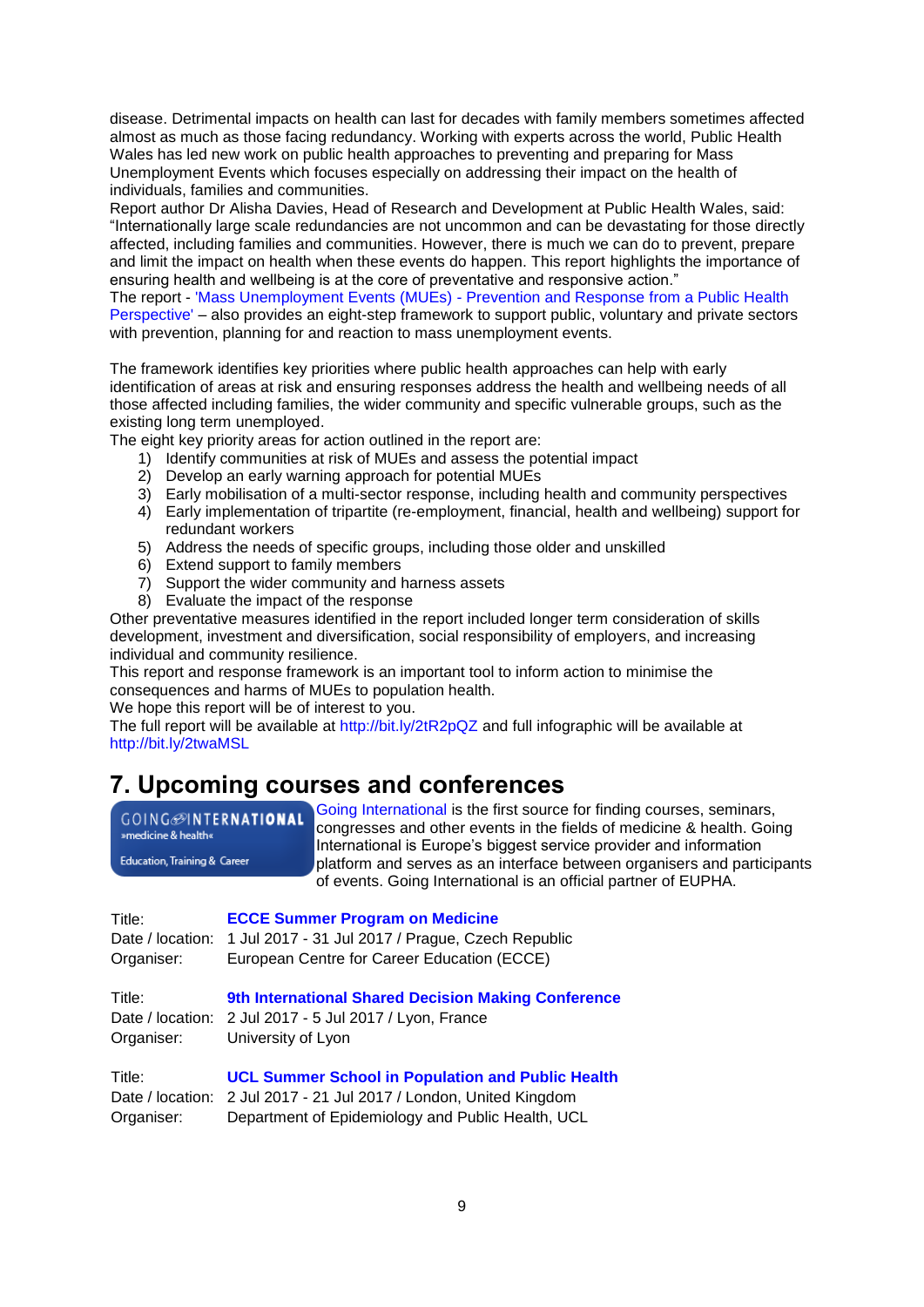| <b>Assessing Public Health in Emergency Situations (APHES)</b><br>Date / location:<br>3 Jul 2017 - 14 Jul 2017 / Brussels, Belgium<br>Centre for Research on the Epidemiology of Disasters (CRED)                                                                                                           |
|-------------------------------------------------------------------------------------------------------------------------------------------------------------------------------------------------------------------------------------------------------------------------------------------------------------|
| <b>UCL Health and Society Summer School: Social Determinants of Health</b><br>3 Jul 2017 - 7 Jul 2017 / London, United Kingdom<br><b>UCL</b>                                                                                                                                                                |
| <b>Children and Young People's Mental Health: Taking early action</b><br>Date / location: 6 Jul 2017 / London, United Kingdom<br>Open Forum Events                                                                                                                                                          |
| 1st Summer School on Refugee and Migrant Health<br>10 Jul 2017 - 14 Jul 2017 / Syracuse, Italy<br><b>WHO Europe</b>                                                                                                                                                                                         |
| <b>Understanding Society Scientific Conference</b><br>11 Jul 2017 - 13 Jul 2017 / Essex, United Kingdom<br>Date / location:<br>ESRC, iSER, University of Essex                                                                                                                                              |
| Design and Health - 12TH World Congress and exhibition<br>12 Jul 2017 - 16 Jul 2017 / Vienna, Austria<br>Date / location:<br>International Academy for Design and Health                                                                                                                                    |
| <b>European Training Consortium summer school - Public Health Assets</b><br>Date / location:<br>16 Jul 2017 - 29 Jul 2017 / Alicante, Spain<br>European Training Consortium in Public Health and Health Promotion                                                                                           |
| <b>Barcelona Global Health Summer School 2017: Innovation, Access and Health</b><br>Date / location:<br>16 Jul 2017 - 21 Jul 2017 / Barcelona, Spain<br>Barcelona Global Health Summer School                                                                                                               |
| <b>Summer School Transdisciplinary Health Promotion and Prevention Research</b><br>- Capabilities for Active Lifestyles<br>18 Jul 2017 - 21 Jul 2017 / Erlangen, Germany<br>Date / location:<br>Capital4Health                                                                                              |
| <b>European Observatory Summer School 2017</b><br>Date / location: 23 Jul 2017 - 29 Jul 2017 / San Servolo, Venice<br><b>European Observatory</b>                                                                                                                                                           |
| Introduction to Mathematical Models of the Epidemiology and Control of<br><b>Infectious Diseases: An interactive short course for professionals</b><br>4 Sep 2017 - 15 Sep 2017 / London, United Kingdom<br>Imperial College London                                                                         |
| Annual Meeting of the Deutschen Gesellschaft für Epidemiologie e. V.<br>(DGEpi), the Deutschen Gesellschaft für Medizinische Soziologie e.V. (DGMS)<br>and the Deutschen Gesellschaft für Sozialmedizin und Prävention e.V.<br>(DGSMP)<br>5 Sep 2017 - 8 Sep 2017 / Lübeck, Germany<br>DGEpi, DGMS and DGSM |
| Date / location:                                                                                                                                                                                                                                                                                            |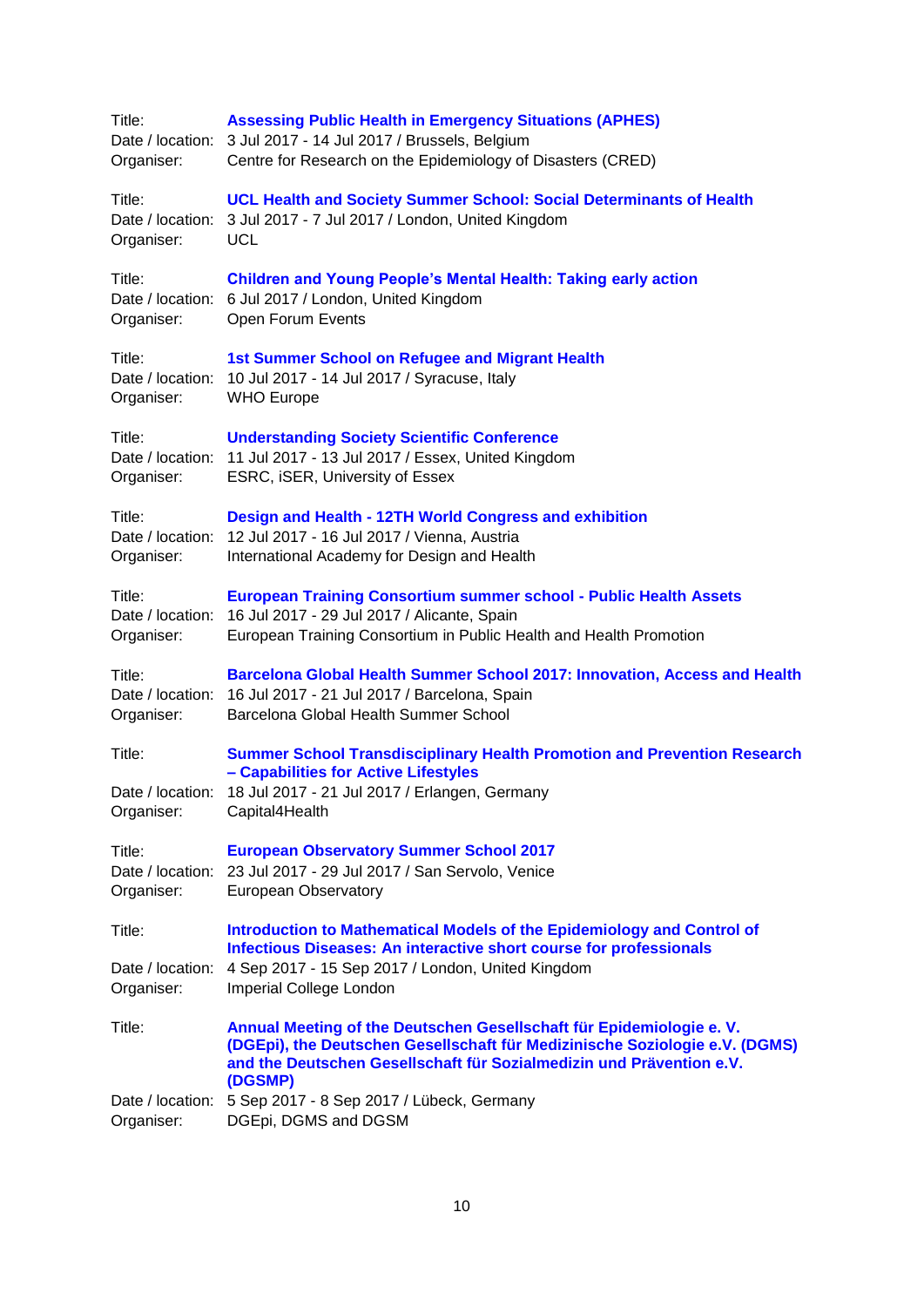| Title:<br>Organiser:                     | 61st Annual Scientific Meeting Society for Social Medicine (SSM)<br>Date / location: 6 Sep 2017 - 8 Sep 2017 / Manchester, United Kingdom<br>Society for Social Medicine                               |
|------------------------------------------|--------------------------------------------------------------------------------------------------------------------------------------------------------------------------------------------------------|
| Title:<br>Organiser:                     | <b>Science for Action</b><br>Date / location: 6 Sep 2017 - 8 Sep 2017 / Barcelona, Spain<br>AES (the Spanish Health Economics Association) and SEE (the Spanish<br>Epidemiological Society)            |
| Title:<br>Organiser:                     | <b>The Sixth ESWI Influenza Conference</b><br>Date / location: 10 Sep 2017 - 13 Sep 2017 / Riga, Latvia<br><b>ESWI</b>                                                                                 |
| Title:<br>Date / location:<br>Organiser: | <b>Causal Inference course</b><br>18 Sep 2017 - 22 Sep 2017 / The Llatzeret, Menorca<br>1st International Programme of Advanced Epidemiology and Statistics, Public<br><b>Health School of Menorca</b> |
| Title:<br>Organiser:                     | Healthy aging at the crossroads: challenges and need for further action<br>Date / location: 21 Sep 2017 - 23 Sep 2017 / Istanbul, Turkey<br><b>Healthy Community Association</b>                       |
| Title:<br>Organiser:                     | <b>Safety Promotion in Action</b><br>Date / location: 21 Sep 2017 - 22 Sep 2017 / Amsterdam, Netherlands<br>EuroSafe                                                                                   |
| Title:<br>Organiser:                     | FFC's 22nd International Conference on Functional Foods and Chronic<br><b>Diseases</b><br>Date / location: 22 Sep 2017 - 23 Sep 2017 / Boston, United States<br><b>Funtional Food Center</b>           |
| Title:<br>Organiser:                     | 14th International Conference on Urban Health<br>Date / location: 26 Sep 2017 - 29 Sep 2017 / Coimbra, Portugal<br><b>ISUH</b>                                                                         |
| Title:<br>Organiser:                     | <b>Introduction to Meta-analysis with Stata</b><br>Date / location: 27 Sep 2017 / Porto, Portugal<br>Institute of Public Health of the University of Porto                                             |
| Title:<br>Date / location:<br>Organiser: | <b>Network Meta-analysis with Stata</b><br>28 Sep 2017 - 29 Sep 2017 / Porto, Portugal<br>Institute of Public Health of the University of Porto                                                        |
| Title:                                   | European Health Forum Gastein - Health in All Politics-a better future for<br><b>Europe</b>                                                                                                            |
| Date / location:                         | 4 Oct 2017 - 6 Oct 2017 / Bad Hofgastein, Austria                                                                                                                                                      |
| Title:                                   | 1st International conference on public health - from European to national<br>health policy                                                                                                             |
| Organiser:                               | Date / location: 9 Oct 2017 - 10 Oct 2017 / Sofia, Bulgaria<br><b>Medical University Sofia</b>                                                                                                         |
| Title:                                   | <b>International Course: Introduction to Epidemiology</b><br>Date / location: 16 Oct 2017 - 20 Oct 2017 / Rome, Italy                                                                                  |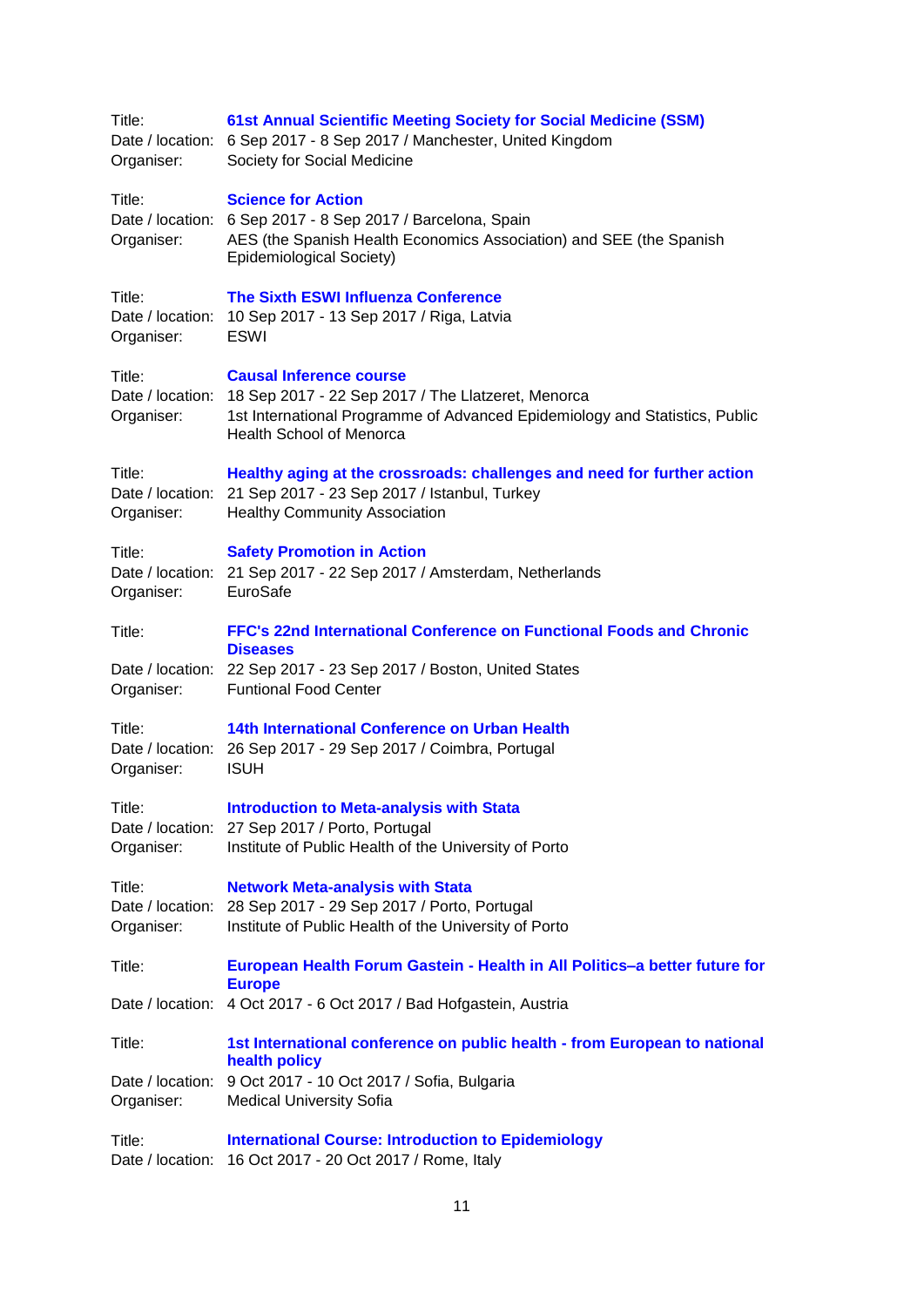| Organiser:                               | SItl and Università Cattolica del Sacro Cuore                                                                                                                                                                                                        |
|------------------------------------------|------------------------------------------------------------------------------------------------------------------------------------------------------------------------------------------------------------------------------------------------------|
| Title:<br>Organiser:                     | 3rd V4 Conference on Public Health<br>Date / location: 19 Oct 2017 - 20 Oct 2017 / Prague, Czech Republic<br>The Czech Society of Social Medicine and Health Care Management                                                                         |
| Title:<br>Organiser:                     | <b>Clinical Research</b><br>Date / location: 20 Oct 2017 - 6 Jul 2020 / Linz and Wels, Austria<br>Johannes Kepler University Linz (JKU                                                                                                               |
| Title:<br>Organiser:                     | <b>Advanced Clinical Research</b><br>Date / location: 20 Oct 2017 - 12 Oct 2019 / Linz and Wels, Austria<br>Johannes Kepler University Linz (JKU)                                                                                                    |
| Title:                                   | 2nd International conference: Food for Healthy Ageing - Benefits beyond<br><b>basic nutrition</b>                                                                                                                                                    |
| Organiser:                               | Date / location: 23 Oct 2017 - 25 Oct 2017 / Amsterdam, Netherlands<br>Food for Healthy Ageing                                                                                                                                                       |
| Title:<br>Organiser:                     | 6th International Conference on Epidemiology and Public Health<br>Date / location: 23 Oct 2017 - 25 Oct 2017 / Paris, France<br>OCM for Epidemiology Series Conferences                                                                              |
| Title:                                   | <b>European Scientific Conference on Applied Infectious Disease Epidemiology</b><br>(ESCAIDE)                                                                                                                                                        |
| Organiser:                               | Date / location: 6 Nov 2017 - 8 Nov 2017 / Stockholm, Sweden<br>European Centre for Disease Prevention and Control (ECDC)                                                                                                                            |
| Title:<br>Date / location:<br>Organiser: | <b>Course: Acute respiratory pandemics: how to plan for and manage</b><br>9 Nov 2017 - 11 Nov 2017 / Amsterdam, Netherlands<br>European Respiratory Society and the Platform for European Preparedness Against<br>(Re-) emerging Epidemics (PREPARE) |
| Title:<br>Organiser:                     | 3rd World Congress on Public Health, Epidemiology and Nutrition<br>Date / location: 13 Nov 2017 - 14 Nov 2017 / Osaka, Japan<br>Public Health Congress 2017                                                                                          |
| Title:                                   | <b>Istanbul Health Expo - 5th Medical Equipment Fair, Integrated Health</b>                                                                                                                                                                          |
| Date / location:<br>Organiser:           | <b>Services, International Health Congress and Symposiums</b><br>29 Nov 2017 - 2 Dec 2017 / Istanbul, Turkey<br><b>Istanbul Health Expo</b>                                                                                                          |
| Title:<br>Date / location:<br>Organiser: | Shape the future of Diabetes: IDF congress 2017<br>4 Dec 2017 - 8 Dec 2017 / Abu Dhabi<br>International Diabetes Federation                                                                                                                          |
| Title:                                   | 1st World Congress on Migration, Ethnicity, Race and Health - Diversity and<br>health                                                                                                                                                                |
| Date / location:                         | 17 May 2018 - 19 May 2018 / Edinburgh, Scotland                                                                                                                                                                                                      |
| Title:                                   | 26th International Conference on Health Promoting Hospitals and Health<br><b>Services</b>                                                                                                                                                            |
| Date / location:<br>Organiser:           | 6 Jun 2018 - 8 Jun 2018 / Bologna, Italy<br>Italian regional HPH network Emilia-Romagna together with WHO Collaborating<br>Centre for Health Promotion in Hospitals and Health Care at Gesundheit Österreich                                         |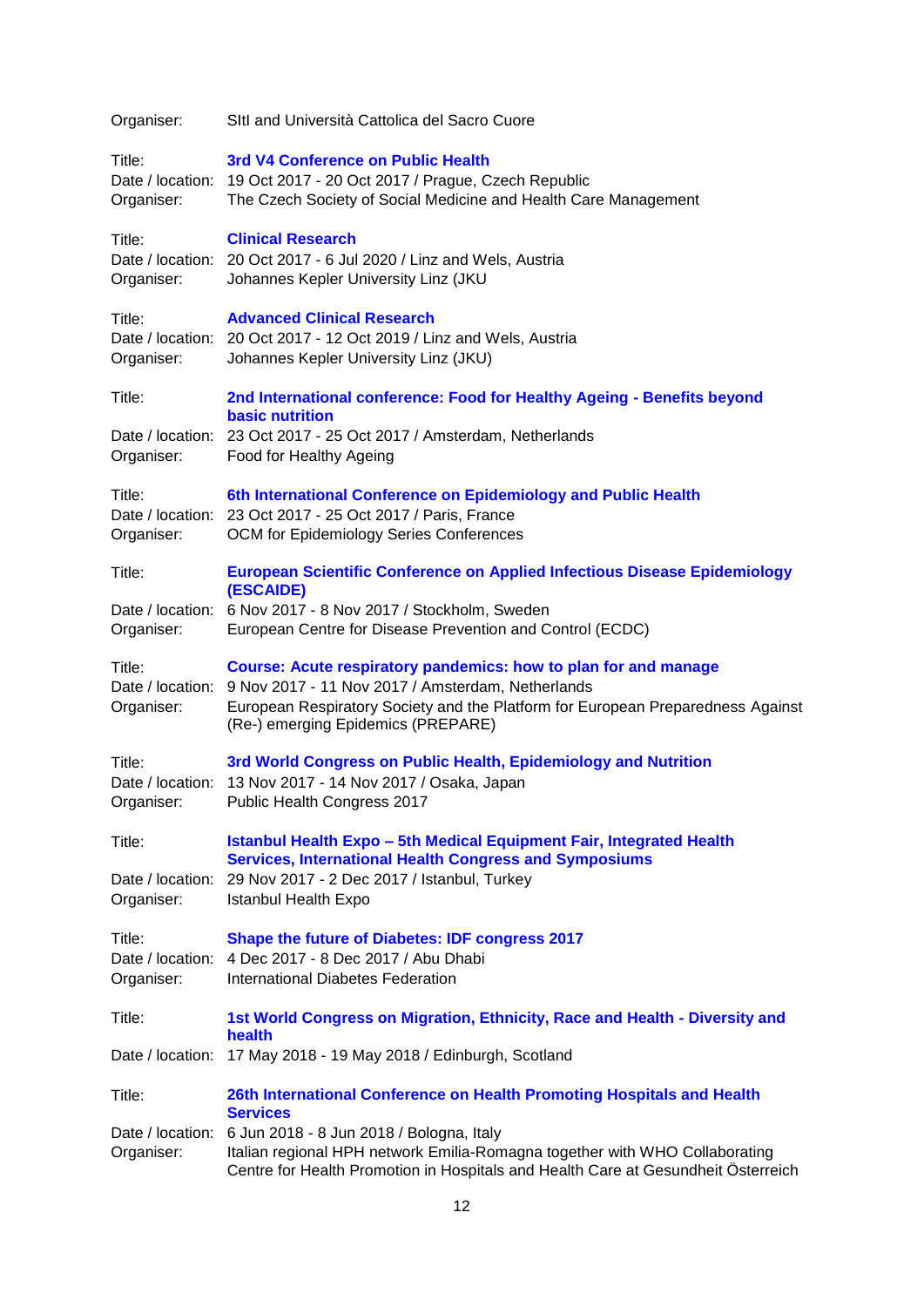GmbH (Austrian Public Health Institute)

Title: **[The future of healthy living](http://www.salford.ac.uk/onecpd/courses/the-future-of-healthy-living?utm_source=Salford%20Professional%20Development%20Ltd&utm_medium=email&utm_campaign=6490414_Healthy%20Living%20&dm_i=21L7,3V41A,GD76L3,DXE7U,1)**

Date / location: 19 Jan 2019 / Salford, United Kingdom Organiser: University of Salford

# <span id="page-12-0"></span>**8. Interesting publications**

**Alcohol screening and brief interventions for adults and young people in health and community-based settings: a qualitative systematic literature review** [https://bmcpublichealth.biomedcentral.co...](https://bmcpublichealth.biomedcentral.com/articles/10.1186/s12889-017-4476-4)

**Universal health coverage, priority setting, and the human right to health**

*Benedict Rumbold, Rachel Baker, Octavio Ferraz, Sarah Hawkes, Carleigh Krubiner, Peter Littlejohns, Ole F Norheim, Thomas Pegram, Annette Rid, Sridhar Venkatapuram, Alex Voorhoeve, Daniel Wang, Albert Weale, James Wilson, Alicia Ely Yamin, Paul Hunt The Lancet; 2017 Published online: 26 April 2017* <http://bit.ly/2qSi70I>

**Statutory retirement and changes in self-reported leisure-time physical activity: a follow-up study with three time-points**

[https://bmcpublichealth.biomedcentral.co...](https://bmcpublichealth.biomedcentral.com/articles/10.1186/s12889-017-4455-9)

**Binge drinking and total alcohol consumption from 16 to 43 years of age are associated with elevated fasting plasma glucose in women: results from the northern Swedish cohort study** [https://bmcpublichealth.biomedcentral.co...](https://bmcpublichealth.biomedcentral.com/articles/10.1186/s12889-017-4437-y)

**Immunization, urbanization and slums - a systematic review of factors and interventions** [https://bmcpublichealth.biomedcentral.co...](https://bmcpublichealth.biomedcentral.com/articles/10.1186/s12889-017-4473-7)

**Changing educational inequalities in sporting inactivity among adults in Germany: a trend study from 2003 to 2012**

[https://bmcpublichealth.biomedcentral.co...](https://bmcpublichealth.biomedcentral.com/articles/10.1186/s12889-017-4478-2)

**Physical working conditions as covered in European monitoring questionnaires** [https://bmcpublichealth.biomedcentral.co...](https://bmcpublichealth.biomedcentral.com/articles/10.1186/s12889-017-4465-7)

**Is unemployment in young adulthood related to self-rated health later in life? Results from the Northern Swedish cohort**

[https://bmcpublichealth.biomedcentral.co...](https://bmcpublichealth.biomedcentral.com/articles/10.1186/s12889-017-4460-z)

## <span id="page-12-1"></span>**9. European Commission news**

## **Nutrition and physical activity**

Presentations - Plenary meeting of the European Platform for Action on Diet, Physical Activity and Health (01 June 2017) [Go to related site](https://ec.europa.eu/health/nutrition_physical_activity/events/ev_20170601_en) Presentations - High level group on nutrition and physical activity (31 May 2017) [Go to related site](https://ec.europa.eu/health/nutrition_physical_activity/events/ev_20170531_en)

#### **Illicit drugs**

European drug report 2017: EMCDDA highlights growing threats posed by new and established substances [Go to related site](http://www.emcdda.europa.eu/edr2017)

## **Alcohol**

Call for tender for pilot project providing support to women with an alcohol problem, to reduce risks, in particular during pregnancy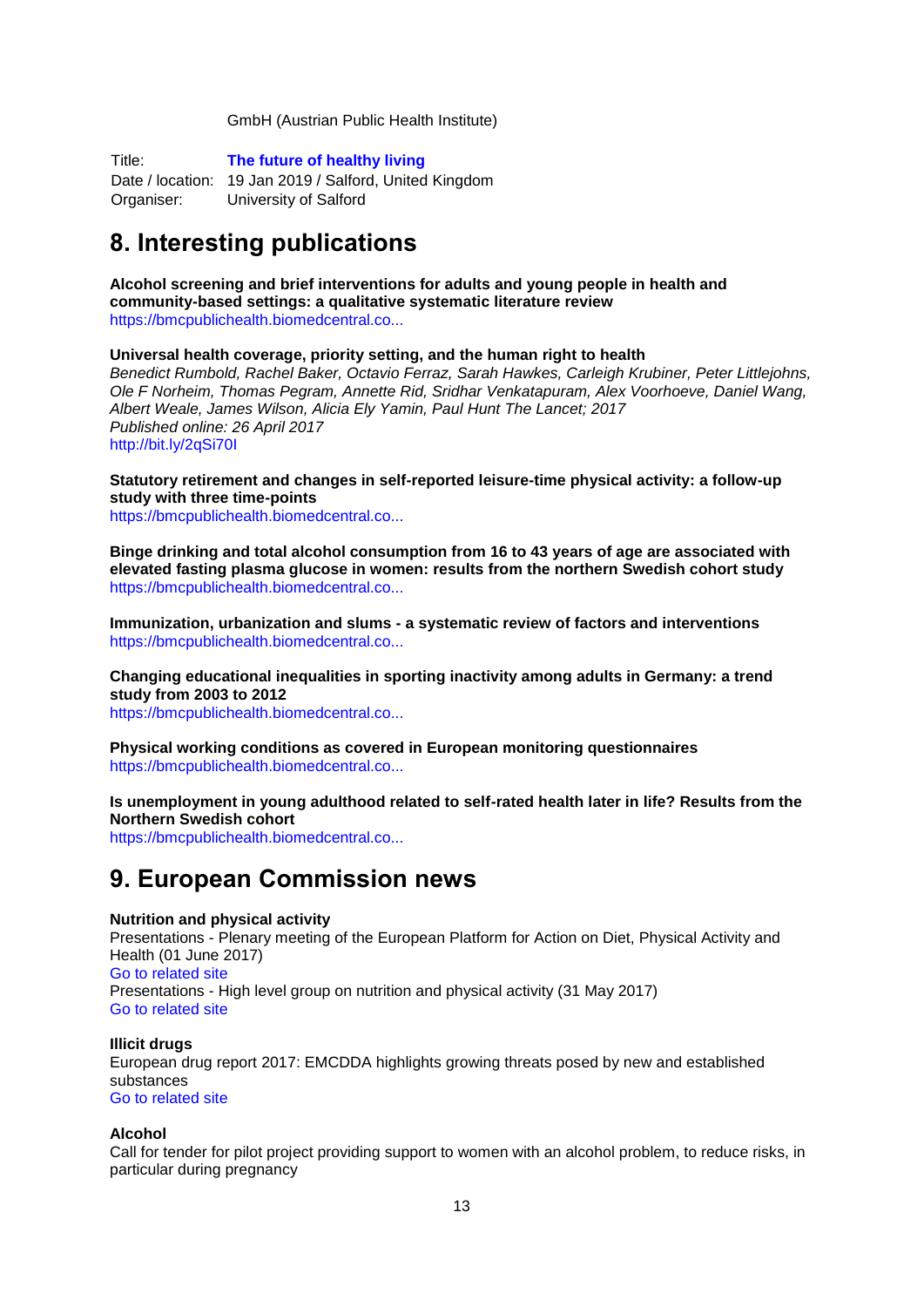#### [Go to related site](https://etendering.ted.europa.eu/cft/cft-display.html?cftId=2305andticket=ST-482926-mPSr11wKjMLJidvUSBHqK8mGRajhSTFW5AYir1YXmmo6Dg2bj54UF0zkAEtSzOzjWYmzk9oAczZ6m50zoF0OmAWW-Jj71zxYb8yrcIKCzfKFd4e-W9NwYIysvbqzi6Nr7a8grxZ5SbiLNGi6sDzdtG435cGG)

#### **Mental health**

2017 annual activity report and summary report - EU-Compass for Action on Mental Health and Wellbeing [Go to related](https://ec.europa.eu/health/mental_health/key_documents_en) site Mental health in the workplace in Europe - Position Paper [Get this document](https://ec.europa.eu/health/sites/health/files/mental_health/docs/2017_workplace_en.pdf) Summary report - Second Annual EU Compass Forum on Mental Health and Well-being (8-9 June 2017) [Get this document](https://ec.europa.eu/health/sites/health/files/mental_health/docs/ev_20170608_press_en.pdf)

#### **Vaccination**

Video recording of the presentations and discussions - Workshop "Seeking new partnerships for EU action on vaccination" (31 May 2017) [Go to related site](https://ec.europa.eu/health/vaccination/events/ev_20170531_en)

#### **Cross-border healthcare**

Minutes - Cross-border Healthcare Expert Group (24 October 2016) [Go to related site](https://ec.europa.eu/health/cross-border-healthcare-expert-group/201610242_en)

## <span id="page-13-0"></span>**10. European Centre for Disease Prevention and Control news**

## **Eurosurveillance, Volume 22, Issue 22, 01 June 2017**

**In this issue:**

Evidence in favour of pertussis vaccination programmes for pregnant women to prevent whooping cough in young infants

### RESEARCH ARTICLE

A case–control study to assess the effectiveness of pertussis vaccination during pregnancy on newborns, Valencian community, Spain, 1 March 2015 to 29 February 2016 <http://www.eurosurveillance.org/ViewArticle.aspx?ArticleId=22809>

#### SURVEILLANCE AND OUTBREAK REPORT

Investigation of a food-borne outbreak of gastroenteritis in a school canteen revealed a variant of sapovirus genogroup V not detected by standard PCR, Sollentuna, Sweden, 2016 <http://www.eurosurveillance.org/ViewArticle.aspx?ArticleId=22808>

## **Eurosurveillance, Volume 22, Issue 23, 08 June 2017**

In this issue: As part of its vision, PulseNet International embarks on standardising subtyping of food-borne pathogens via WGS using whole genome (wg)MLST.

EDITORIAL

Whole genome sequencing (WGS) for food-borne pathogen surveillance and control – taking the pulse

<http://www.eurosurveillance.org/ViewArticle.aspx?ArticleId=22811>

#### RAPID COMMUNICATION

Measles outbreak after 12 years without endemic transmission, Portugal, February to May 2017 <http://www.eurosurveillance.org/ViewArticle.aspx?ArticleId=22812>

Necrotising fasciitis as atypical presentation of infection with emerging Neisseria meningitidis serogroup W (MenW) clonal complex 11, the Netherlands, March 2017 <http://www.eurosurveillance.org/ViewArticle.aspx?ArticleId=22813>